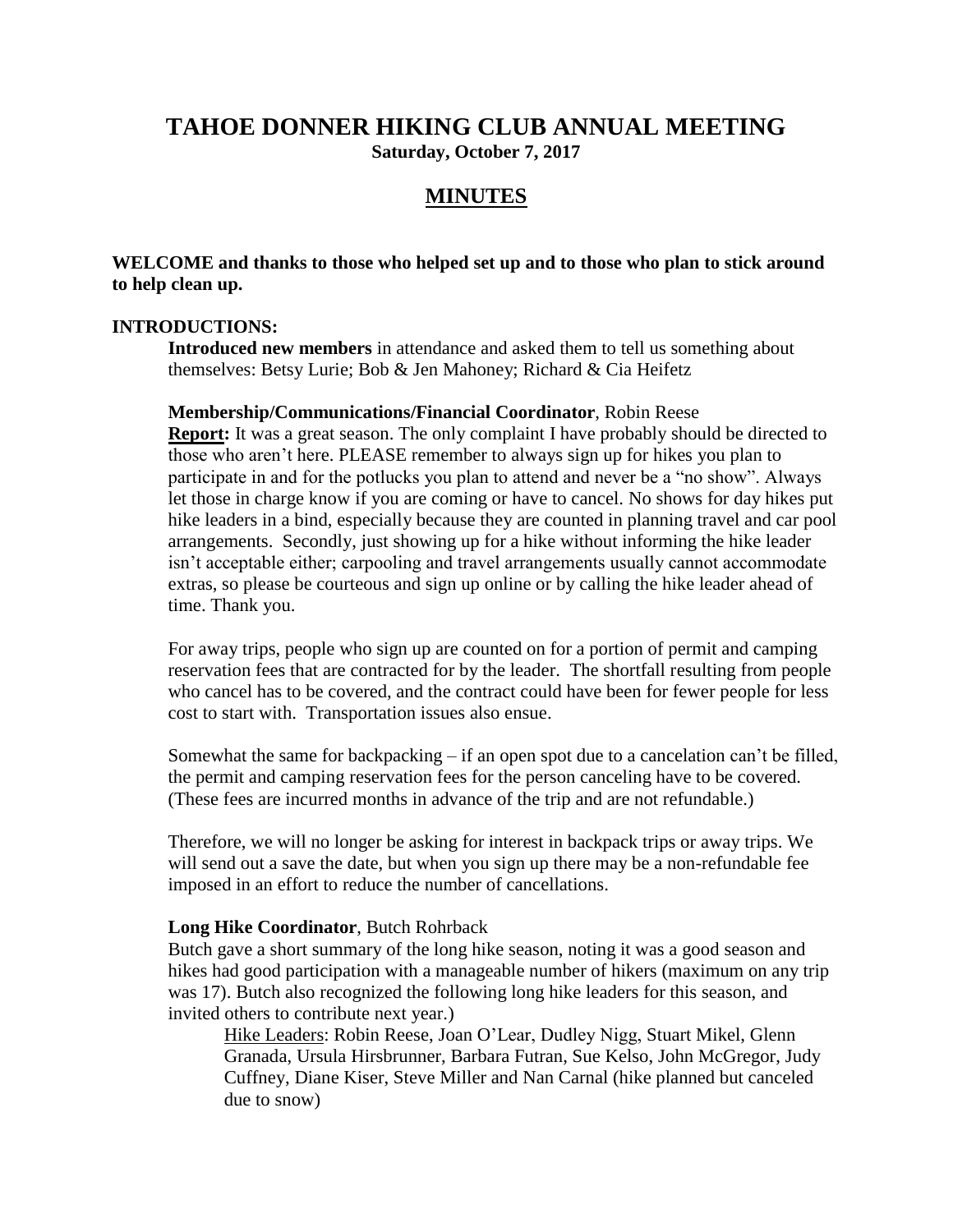### **Short Hike Coordinator and Intermediate Hike Assistant,** Marie Colbert

Recap of short and intermediate hikes:

Marie thanked the large group of hike leaders (please refer to the Powerpoint presentation). Special thanks to Dudley and Philippa who led 6 hikes.

#### **Backpack Trip Coordinator:** Nan Carnal

Nan gave a summary of the season's 4 trips: August: 1) Loch Levan Lakes – lead by Joyce Scardina Becker and Dana Becker; 2) Virginia Lakes Trail to Virginia Canyon to PCT to Glen Aulin to 10 Lakes Trail in Yosemite, exiting at Lukens Lake – lead by Robin September: 1) Paiute Trail to John Muir to Red's Meadow – lead by Nan Carnal 2) 2 day/1 night through Lassen National Park – led by Sue Kelso and Robin Reese

#### **Away Trip Coordinator:** Susan Kelso (Report by Robin Reese)

There were 3 trips this year:

1) 21 hikers traveled to Patagonia where they hiked the "W" in Torres del Paine Park, Chile and did day hikes. Highlights included a hike to a close-up view of Mt. Fitzroy in Los Glaciares National Park, Argentina; and an Asada (Argentinian BBQ) to celebrate the end of a great trip. Some members arranged various add-ons (Antarctica, Buenos Aires, Iguazu Falls).

2) Sue arranged a docent-guided hike in the Sutter Buttes in April

3) September's destination away trip this year was 6 days in Lassen Park. This included hiking 38 mi on the PCT, an optional 2 day/1 night backpack through the park, a hike up to Lassen Peak and day activities including fishing and shorter hikes like the Bumpass Hell Trail.

NOTE: AWAY TRIP TO JAPAN next year - 1 double room available. Contact Philippa right away, if interested.

### **NEXT SEASON**

The planning meeting for Backpack Trips and Away Trips will be held November  $19<sup>th</sup>$ , in conjunction with the coordinator's meeting. Planning meetings for Short, Intermediate and Long Hikes will be held in April or May, depending on the snowfall we get this winter. Look for an invitation and plan to attend if you would like to suggest and organize a hike, backpack trip or away trip. Schedules will then be posted on the website.

### **OLD BUSINESS**

**1.** Financial Coordinator's Report as of August 31, 2017

**Checking = \$2,023.13 Savings = \$1,906.67**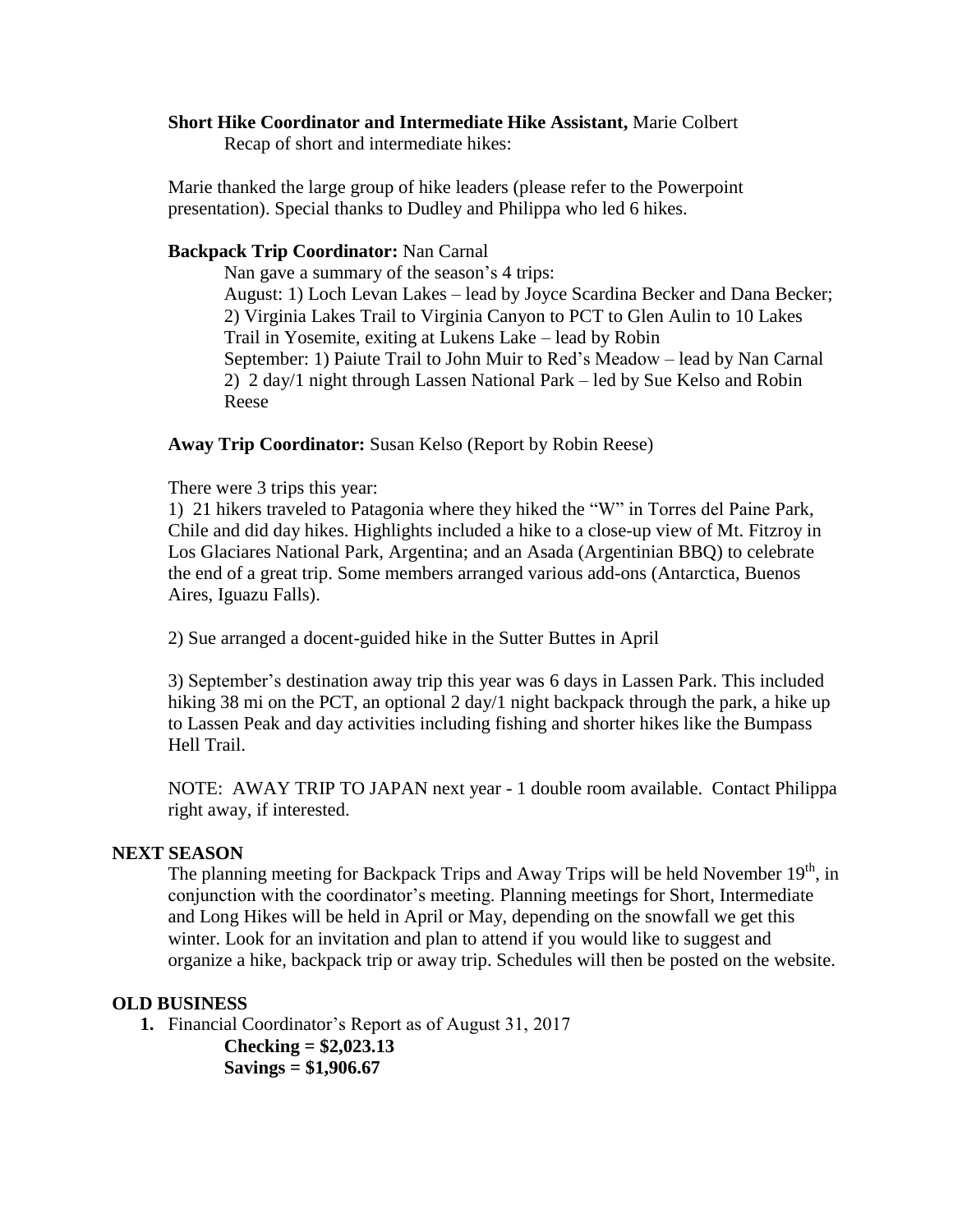Expenses: paper/plastic products for potlucks, walkie-talkies, permit fees, satellite messenger fees

## **2. ELECTIONS (Coordinators MUST be TD property owners. Positions are all held for 2 years.)**

**Membership/Communications/Financial Coordinator –** Position open *Ken Brady nominated Robin Reese, 2nd Linda Anderson. Motion passed unanimously.*

**Long Hike Coordinator** – Position Open - (Volunteer assistant needed as well) *Dan Simmons nominated Butch Rohrbach, 2 nd Betsy Lurie. Motion passed unanimously.*

**Short Hike Coordinator** *Marie Colbert will serve the 2nd year of her term (Volunteer assistant needed as well)*

**Backpack Trip Coordinator –** Position open *Jayne Hahin nominated Nan Carnal, 2nd Don Morris. Motion passed unanimously.*

## **Away Trip Coordinator**

*Sue Kelso will serve the 2nd year of her term.*

- **3.** Thanks to Jayne Hahin for coordinating asuccessful GAIA Workshop this year . *Jayne is willing to do another workshop next year or give instruction session(s) for snowshoers this year.*
- **4.** Membership Pins pick yours up here. Sheet to sign if you never received one. \$5 replacement charge if it broke or you lost it. Must be paid in advance.
- **5.** The Club is still looking for someone willing to post photos from hikes, backpack trips and away trips on our website.
- *6.* Last year we discussed limiting the number of hikers in weekly hikes. Any comments about whether or not this was necessary and, if so, what was done and how was it received? *(No comments recorded)*
- **7.** Just a reminder that hike leaders have the club's permission to screen those who sign up for strenuous hikes, long hikes or backpack trips. You can screen by calling the person before the hike or on the day of the actual hike. Appropriate questions might be:

Have you hiked with the club this season? (If so, which hikes?) When did you last hike this mileage? How long did it take you? When did you last hike here in the Tahoe area? How long have you been at altitude??

If any of the answers set off alarm bells to you, it is better for the person, the group and the leader if you do not let them on the trip. Say "This is not an appropriate hike for you at this time and you should not do it today." You need to have hiked this distance recently/ before/ however you want to phrase it (be firm and decisive). Tell them that they will be miserable/exhausted and therefore more prone to an accident etc. Tell them that we have shorter hikes and/or beginning backpack trips that will help them prepare for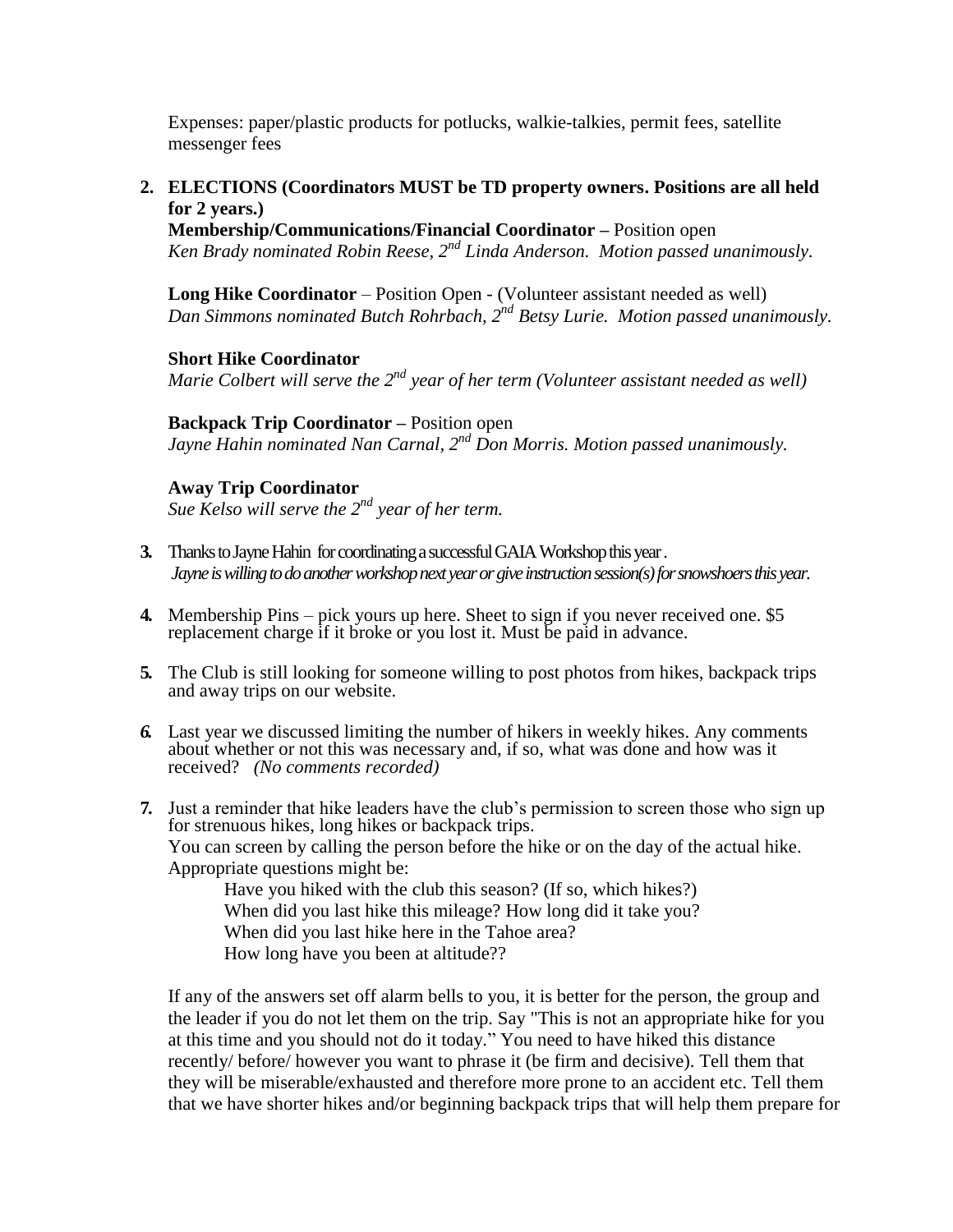these kind of hikes next season. As a leader, you do have some responsibility to your group and their safety.

#### **NEW BUSINESS**

**1.** Results of Short/Intermediate Hike Survey – Marie Colbert

Please refer to the Powerpoint Presentation

*Comments: Marie indicated in her presentation that group size for short hikes was still an issue. Ken Brady commented that results of the survey showed group size is OK with most hikers, so asked if it was important or appropriate to reduce group size. Marie responded saying group size definitely impacts leaders when it is too large, requiring group size management and more hike leaders, and there are not enough leader volunteers. Also, there are too many dogs.* 

*Charlene Simmons suggested a possible model for group size management: she noted docent led hikes at Carpenter Valley sign up a given # of people, when hiker # limit is reached they add another leader before another set of hikers can be added.*

**2.** There have been several requests to move the Intermediate Hikes to Monday or the long hikes to Friday so that those who like longer hikes can participate in two hikes per week without having them back-to-back. Coordinators will meet to determine days for 2018.

Intermediate Hike Coordinator – add to by-laws and elect?

*Nan Carnal moved to add this position, 2nd Marie Colbert; Vote of property owners: vast majority (over 25 by recorder's estimate) yes, 2 no.* 

*Call for nominations for coordinator: Lynette Powell nominated by Robin Reese, 2nd Ken Brady. Motion passed unanimously.*

**3.** Weekend Hike Coordinator

Need a motion from the floor to eliminate the Weekend Coordinator Position from the Hiking Club Board with appropriate changes to the by-laws to follow. *So moved by Marty Anderson, 2nd Ken Brady. Motion passed.*

*Discussion: Ken Brady asked why not just leave the position on the books and not fill it. Responses included that each current hike subgroup with a coordinator takes responsibility for offering one or two weekend hikes during the season and that an official weekend hiking group had not been successful. Because hikes are offered by subgroups of the hiking club there is no need for a coordinator position. If in the future there was more interest in a weekend group, a coordinator position could be retendered.*

**4.** Assistant Coordinators.

A request to formalize having assistant coordinators for hiking subgroups was made.